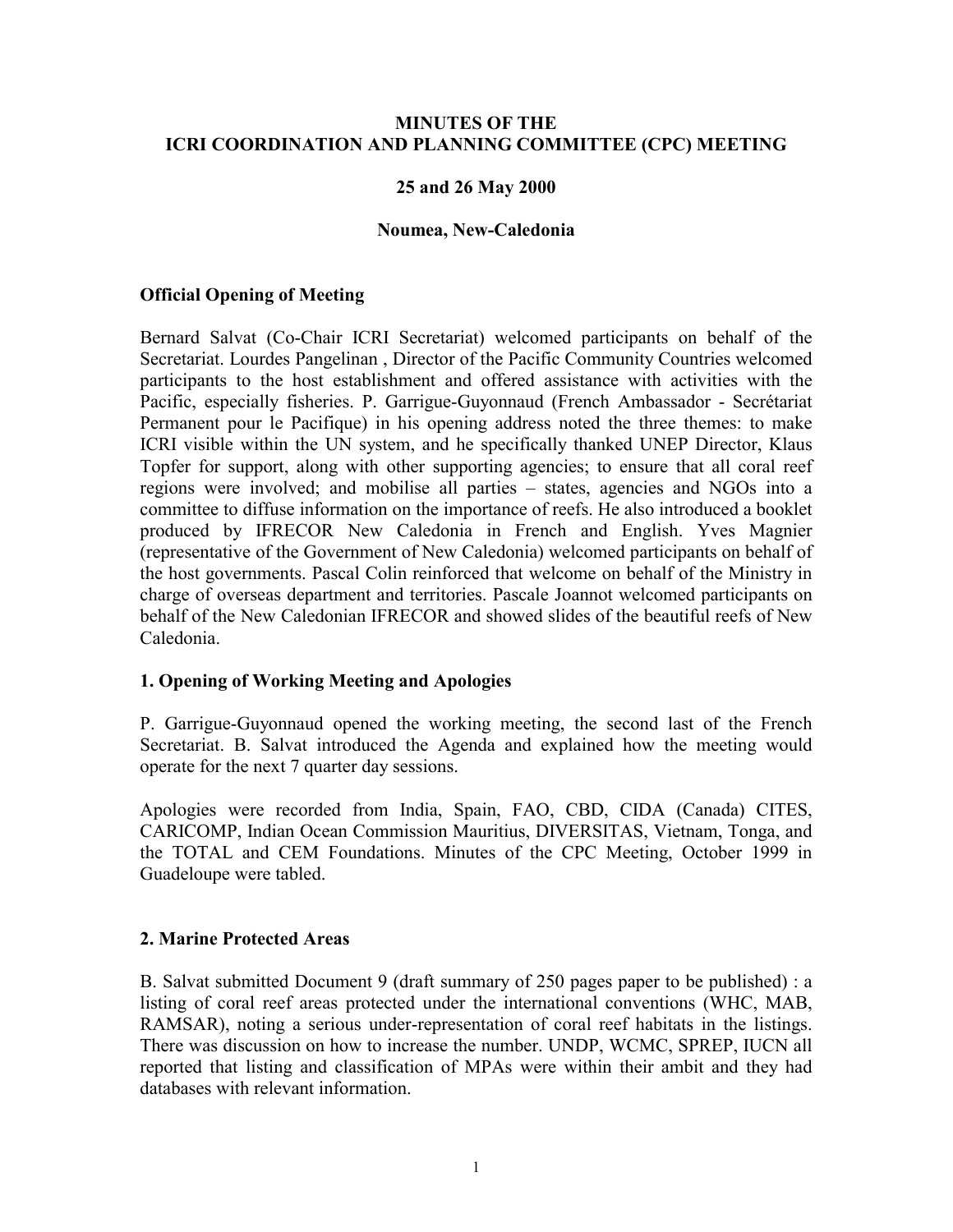K. Eyles (Ramsar) presented a brief report on the Ramsar Convention from an Australian perspective (Document 23) and reiterated that coral reef areas were under-represented. She stated that the Ramsar central office and the Australian Ramsar office in Environment Australia would assist countries with listings, especially those in the Pacific. At the previous meeting M. Astralaga indicated that the guidelines for listing sites were widely available at the following web site :

http://www.ramsar.org/key\_res\_vii.11f.htm

B. Yeager (USA) proposed a resolution on strengthening the representation of MPAs and noted that 'replenishment zones' was more pertinent terminology with the public than the zones<sup>'</sup>. The 20% suggested figure is the goal for the USA and may or may not be appropriate for other countries. He also discussed a suggestion from the US Coral Reef Task Force (USCRTF) that approaches be made to IMO for specific  $\kappa$  no anchoring zones » on and around coral reef areas be designated to protect corals from the damage caused by large ships. It was decided to leave this issue until the next meeting in Bali in October.

A number of participants made suggestions on amendments to the resolution, including on the low numbers of coral reef sites listed in the international conventions (Document 9). The proposed resolution was adopted (Document 20-2).

*Action 2: ICRI CPC Members are requested to inform their governments and agencies of the resolution and work to increase both the numbers and effectiveness of management of MPAs as valuable tools for the conservation of coral reefs*

### **3. International Trade in Coral Reef Resources**

B. Yeager (USA) reported on the draft resolution on the trade in corals presented to the CITES meeting in Kenya in April, 2000 (Document 17). CITES is calling for a standard format in reporting the level of trade in aquarium species The USA is drafting legislation for the sustainable trade in coral reef species because approximately 85% of the trade passes through the USA. He also tabled the USCRTF report on the coral reef trade. Funding for activities to make this trade sustainable is available so that communities in the Asia-Pacific region can obtain alternative livelihoods.

The USA requested assistance and advice from countries involved in the export of aquarium specimens and others with a direct interest in order to develop sustainable management practices. As the major importer, the US wishes to stimulate best practice at all levels from collector to final sale to reduce damaging impacts on the ecosystem, while providing sustainable livelihoods for people in developing countries.

The USA thanked the ICRI Secretariat and Members for their assistance in having the resolution accepted at the CITES meeting (Nairobi - Kenya). M. Spalding (WCMC) also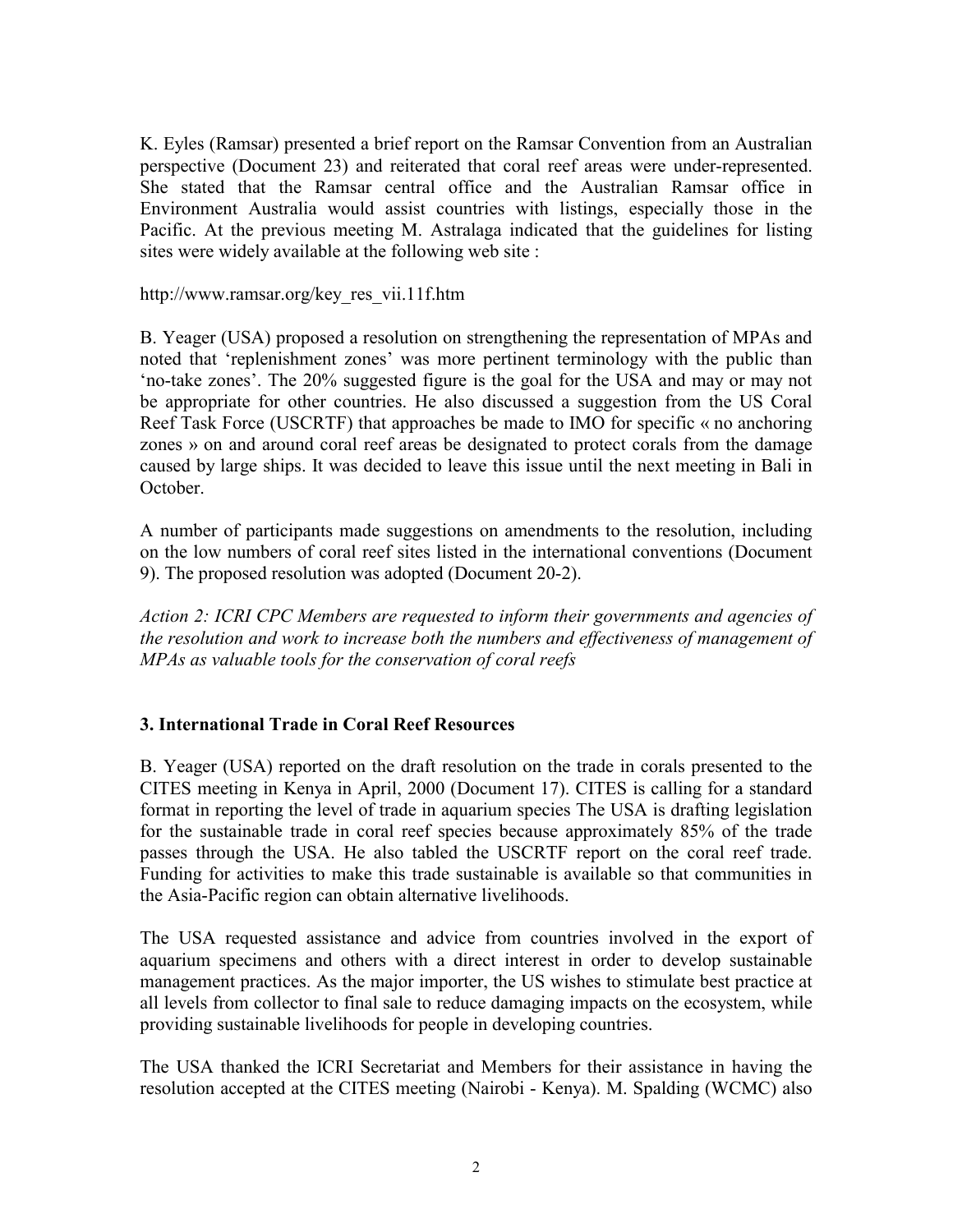tabled a document on the trade in hard corals, including detailed trade statistics. While noting that they only had data on corals, a new project at WCMC is now looking into trade in "marine ornamentals", including fishes. A. Nilsson (UNEP) specifically thanked the ICRI Secretariat, USCRTF and WCMC for assistance at the Nairobi meeting.

E. Gomez (GCRMN) requested restraint in dealing with collectors as officious governments will only drive the trade « underground ». He repeated an earlier request that consideration be made for special provision within CITES listings for invertebrate species that can be cultivated by the thousands e.g. giant clams, or corals that can be cultivated from small cuttings. Sudariyono (Indonesia) supported the request and highlighted the need for CITES to review the listing of corals in Appendix 1. Other participants supported the need to assist communities develop sustainable methods of harvest.

### **4. Aquarium Fish Trade**

P. Holthus (MAC) updated progress on the Marine Aquarium Council (MAC) in establishing international standards and certification for sustainability in the collection and trade in marine ornamentals and thanked ICRI partners for support at the CITES meeting in Nairobi. He stressed that this trade can be environmentally sound and offer economic incentives for the conservation and sustainable use of reef biodiversity. Government agencies in the key export countries, such as Indonesia, the Philippines, and Fiji (e.g. the Indonesian Ministry for Marine Resources and Fisheries) are working with MAC to ensure the trade is sustainable through standards and certification.

The GCRMN and Reef Check are developing monitoring protocols for MAC to assess and monitor the sustainability of certified collection operations, showing how the sustainable economic use of reefs can support monitoring.

E. Gomez (GCRMN) noted that the collectors may receive only a small percentage of the eventual sale price and requested mechanisms to increase returns to collectors, e.g. by cutting out some 'middle men'. M. Spalding (WCMC) noted the lack of comprehensive data on trade in non-CITES species, but drew attention to a major new project being undertaken by WCMC and MAC, whith support from the Packard Foundation, to develop a database on this trade : the Marine Ornamentals Information System (MOIS). G. Billings (Fiji) reported that authorities in Fiji lack capacity to monitor trade and requested assistance. B. Ponia (Cook Islands) requested a listing of rogue operators to assist small countries develop their trade effectively. T. Tekinaiti (Kiribati) also reported a lack of capacity to monitor operators on Christmas Island. F. Krupp (PERSGA) stated that the trade was small in the Red Sea but uncontrolled and also requested guidelines for the management of the trade. J. Bell (ICLARM) recommended that buyers be informed of village cooperatives that are producing sustainably reared corals and receive a premium price. V. Palaganas (Philippines) noted that their government is working with CITES to control trade but they have insufficient cyanide testing stations.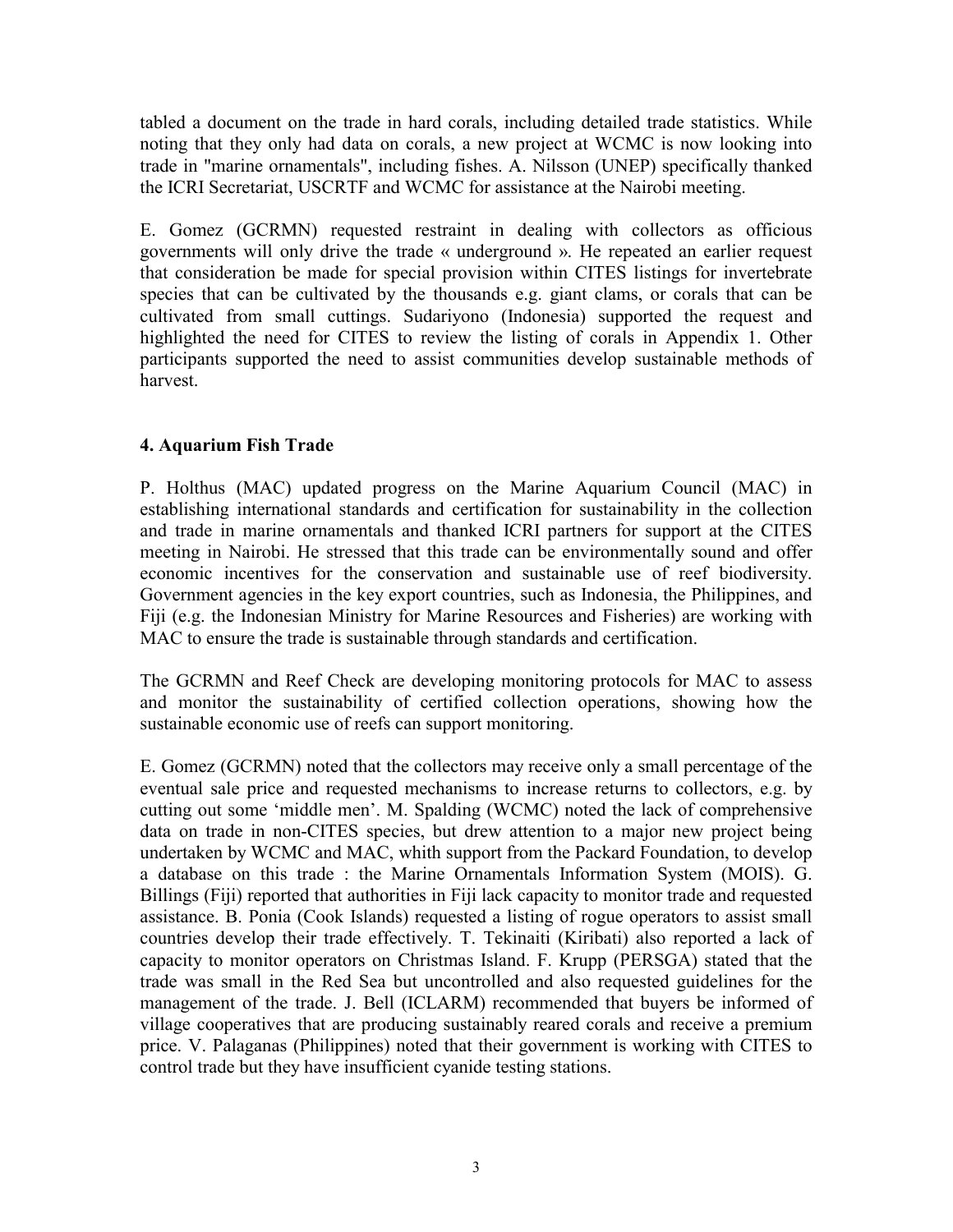Following these calls, a motion was proposed that a set of aquarium collection guidelines be prepared and made available through ICRI for distribution to governments concerned about managing the industry. R. Kenchington and P. Holthus were requested to assemble the requests and suggestions and subsequently prepared the draft guidelines (document 36).

*Action 4: R. Kenchington and P. Holthus are to coordinate drafting of aquarium collection guidelines under the ICRI banner for distribution to governments concerned about managing the industry and present to ICRI Partners at the ICRI CPC Meeting in Bali.* 

## **5. Survey of multilateral and bilateral funded projects**

G. Verbrugge (ICRI Secretariat) presented the first draft of the survey of multilateral and bilateral funded projects accumulated by a questionnaire and surveying web sites (Document 6). She requested assistance from ICRI Partners to examine the draft on diskette and ensure that all bilateral and multilateral agency projects are listed accurately. There were many obvious projects that were missing and few ICRI partners had filled in the questionnaire.

*Action 5: ICRI Partners are requested to examine the draft report and ensure that their project activities are accurately reported.* 

# **6. Climate Change and Coral Reefs**

# **7. Biodiversity – (CBD-SBSTTA)**

J. Reaser (USA) reported follow-up of resolutions from Guadeloupe (Document 4) which were considered at the CBD meeting in Montreal in February. There was a successful side meeting on reefs hosted by IUCN, National Wildlife Federation and the US Government featuring a talk by Alan Strong of NOAA. Jamaica and the Seychelles were particularly active in convincing governments to affirm that Global Climate Change was having detrimental effects on coral reefs and directly linked to the bleaching of 1998. The CBD is currently meeting in Nairobi and has adopted word-for-word the position statements on coral reefs and climate change which illustrates the effectiveness of ICRI in international fora. ICRI can recommend action priorities by the Secretariats of CBD and FCCC to focus more attention on coral reefs. The USA has contributed USD24,000 for a session on coral bleaching at the Bali Symposium featuring E. Gomez (Philippines), P. Thomas (USA) and the CORDIO case studies.

J. West (IUCN) reported on a new education and outreach effort of IUCN, WWF, the Secretariat of the CBD and CORDIO. These groups are cooperating on a booklet to inform reef managers and policy makers of the current state of knowledge on the coral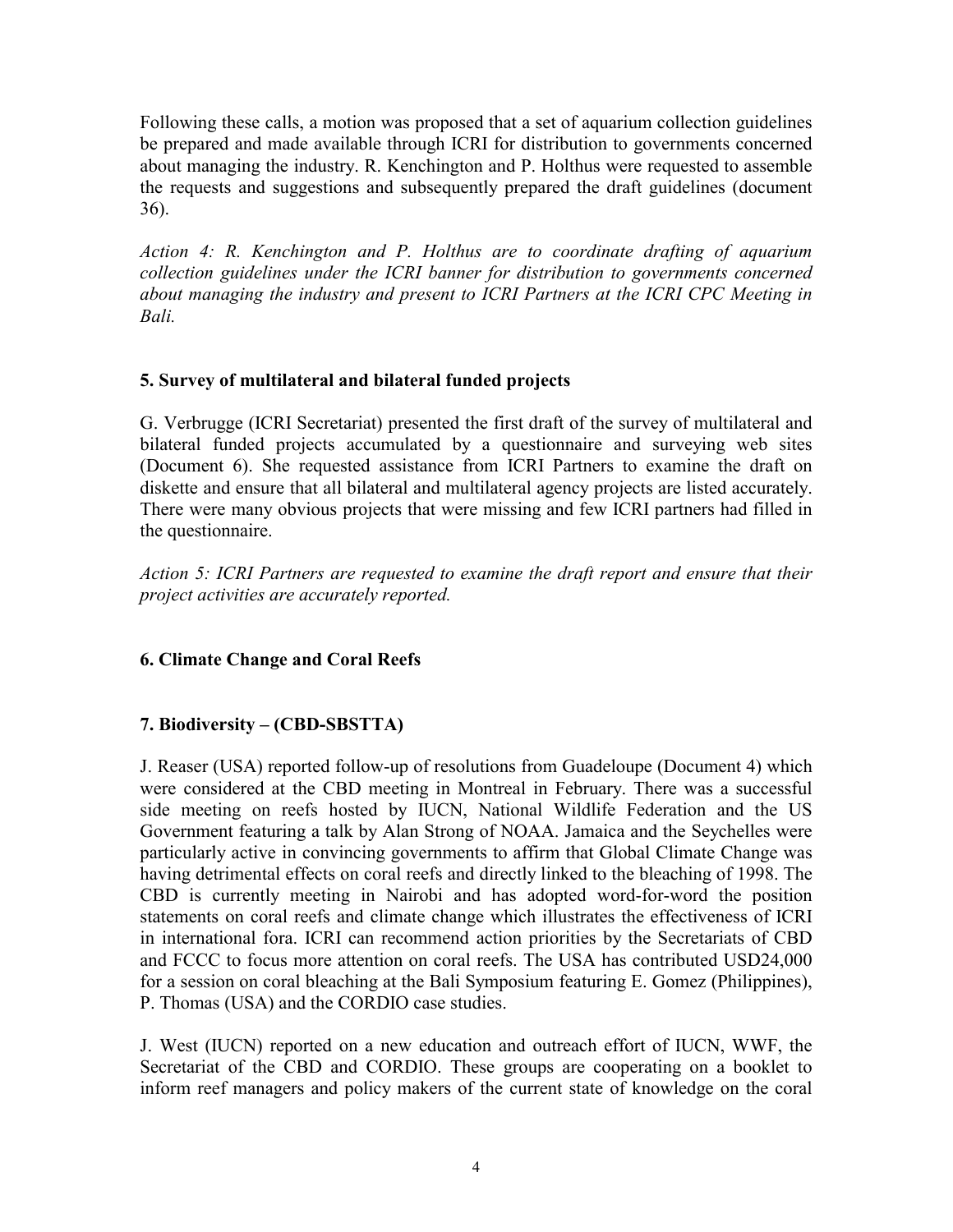bleaching phenomenon, with options for best practices and policies before and after bleaching occurs. The Western Indian Ocean was considered as a good case study for this booklet which will be presented in Bali, October 2000. She requested assistance in editing the booklet.

*Action 7: Pacific countries are requested to prepare a report on the 2000 coral bleaching for submission to both CBD and FCCC under the banner of ICRI.* 

## **8. Reports of Regional Seas Units**

8.1. H. Kirkman (EAS/RCU – Document 8) reported that the USD36 million South China Seas project with GEF is still under consideration after an earlier pause. This aims to reduce losses of coral reefs to 1% per year. Experience from a Viet Nam Workshop held in mid-1999 highlighted that careful attention should be put on the effectiveness of training as few trainees have continue with monitoring. A recent workshop in Phuket in May showed clear problems between the process of monitoring and archiving the data and better links to ReefBase are necessary. The resulting actions derived from this workshop and the workshop itself are to be funded by USD100K of US derived funds.

8.2. A. Nilsson (Eastern Africa – Document 25) reported that most of activities have derived from ICRAN project. National reports have been produced by 7 countries and these are being combined into 2 regional reports. A CD-ROM on training and databases has been produced by the island states.

8.3. A. Nilsson reported for A. Vanzella-Khouri (Caribbean Environment Programme - Document 11) that progress is satisfactory with coral reef monitoring and management training conducted for trainers and a manual produced to advise local resource managers.

8.4. F. Krupp (PERSGA  $-$  Document 30) reported that PERSGA and ROPME are cooperating on producing a Regional Action Plan following the meeting in Riyadh in February, 2000. The region has very limited capacity with training a major priority. PERSGA is executing a 5 year project with USD 19 million GEF assistance, which addresses biodiversity conservation and rehabilitation of coral reefs.

8.5. L. Apis-Overhoff (SPREP) organised an MPA workshop in Palau in October to diversify the use of coral reef resources and reduce exploitation on key animals. Another workshop in the Cook Islands was on community based incentives to conserve resources and produce alternative livelihoods. They have implemented a small grants scheme (USD5 to 10K) to support establishment on community-based MPAs. SPREP have produced an excellent video emphasising coral reef conservation for release on Environment Day 06-JUN. She reports on the successful meeting on Pacific Reef resources jointly held by SPREP, CPS and France under the umbrella of ICRI, just before the CPC Meeting. More than 20 countries attended the meeting and almost all Pacific countries reported on the status of coral reefs as participation to GCRMN.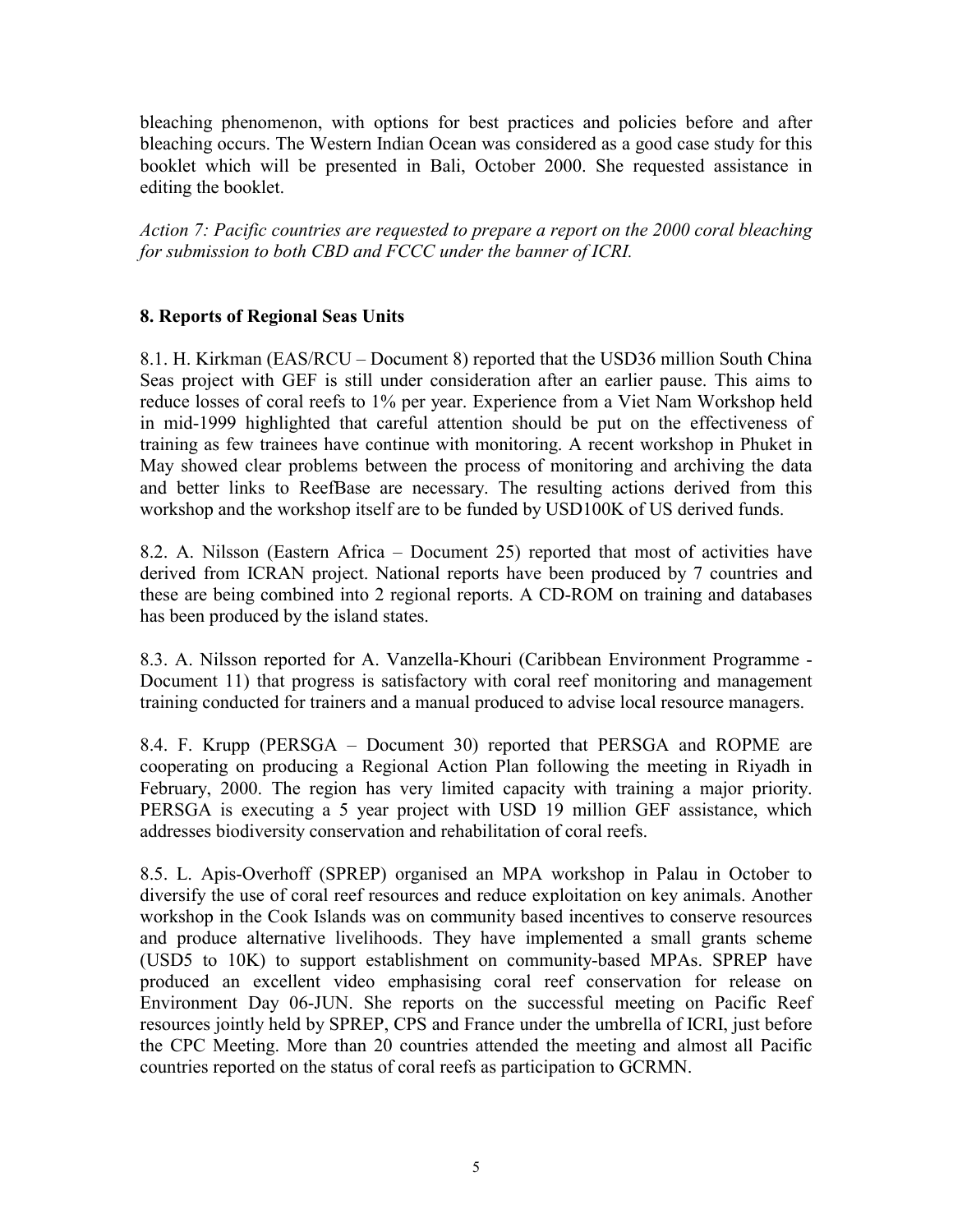8.6. Prasantha Dias (SACEP) reported that most activities associated with coral reefs were through association with the GCRMN South Asia Node, with which they have a close working relationship. One current activity is investigating the development of national databases for coral reef data.

8.7. Coral Bleaching – several countries reported on recent coral bleaching including: G. Billings (Fiji) reported heavy bleaching over past 3 months affecting up to 70% of corals; T. Tekinaiti (Kiribati) reported slight bleaching in the outer islands; R. Kenchington reported that a survey of Helen Reef in Palau showed that reef top corals that had bleached in 1998 had recovered but deep water corals had died, except for small individuals; B. Ponia (Cook Islands) saw severe bleaching in Raratonga with about 80% bleached in the exposed crests and fringing reefs and 50% in the lagoon, but mortality is too early to assess; P. Joannot (New Caledonia) reported insignificant recent bleaching, as opposed to severe bleaching in 1994; F. Poasa (Tokelau) also reported insignificant bleaching this year. B. Salvat reported on bleaching in French Polynesia, only on some reef compared to 1991 and 1994 bleach events which were at the much largest geographic scale. Participants volunteered to produce a press release from the meeting (Document 35 ).

## **9. CORDIO progress**

O. Linden (CORDIO, Sweden) presented a report on progress of CORDIO project which was developed in response to 50% to 80% mortality of corals in the Indian Ocean in 1998. Membership involves all 12 countries in the Indian Ocean in 30 projects with funding by Swedish government, and the World Bank using Netherlands Trust Fund money, plus Finland and the WWF. The emphasis is on both biological and socioeconomic projects to track the damage and follow potential recovery of the reefs. They have produced one status report and the second is in press following a regional meeting in Lamu, Kenya in February.

It was decided that CORDIO project be invited as a member of ICRI as it was implementing most of the ICRI Agenda in one large region with multiple sources of funding (Document 22).

### **10. Reports of National ICRI Committees**

B. Salvat mentions that according to previous recommendations of ICRI-CPC, national ICRI committees have been invited to the meeting after correspondance with such existing committes (USA and France) and with those in progress,"

10.1. W. Brown (USA) reported on US Coral Reef Task Force activities since it was formed following a Presidential Executive Order in 1998 for all US agencies to protect coral reefs and control all activities likely to damage reefs within US territory. He presented the Action Plan that summarises the larger reports from working groups and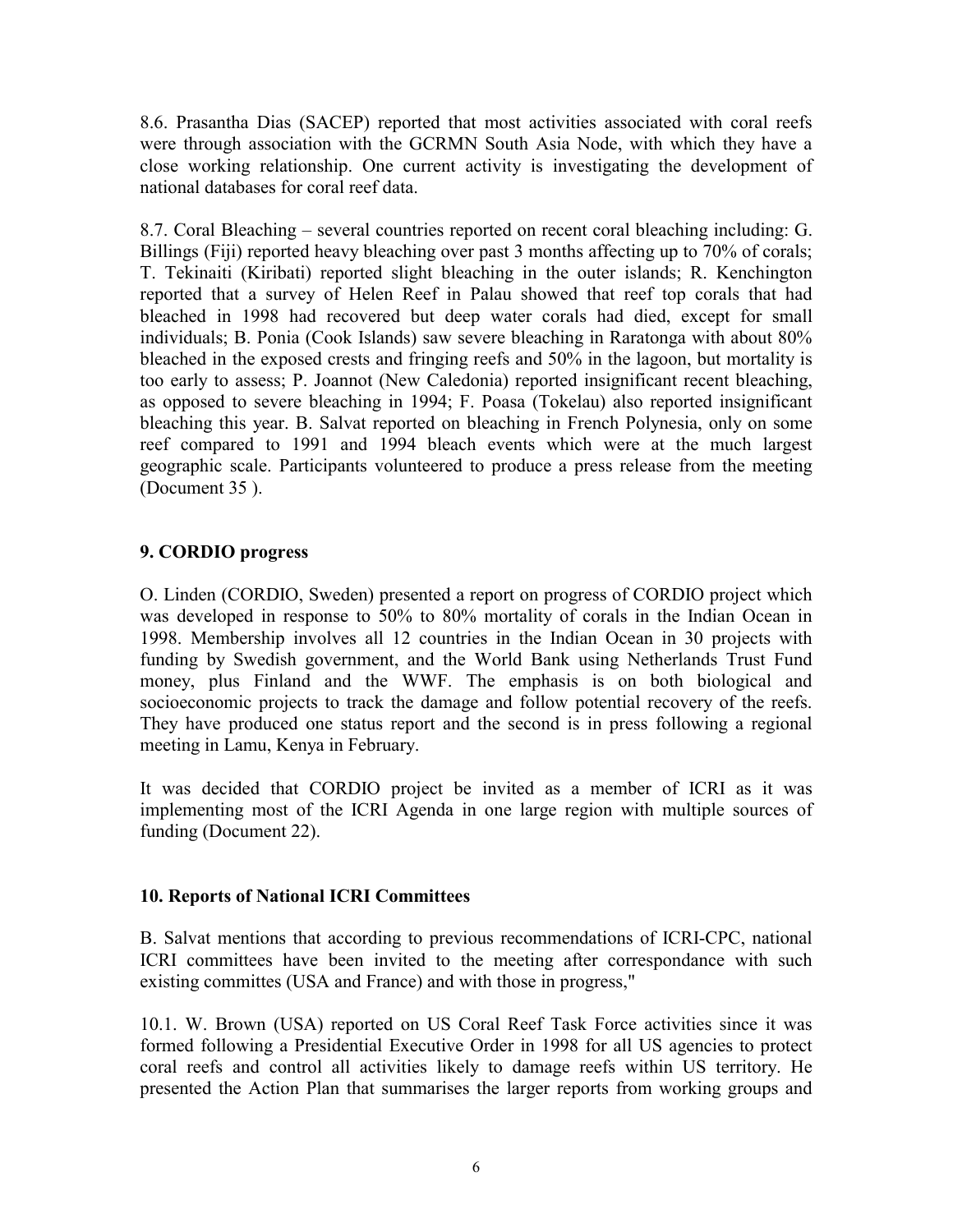noted that material was on the web site www.coralreef.gov. The goal is to include 20% of all US coral reefs as no-take areas. Currently the budget is USD3 million per annum with some special themes such as acquiring Palmyra Atoll for USD30 million.

10.2. P. Colin (France) said the IFRECOR (French Coral Reef Initiative) committee was formed following a meeting convened by the Prime Minister. France has reefs in 3 oceans and local IFRECOR committees have been formed in each overseas territories. All have prepared action plans for sustainable management of reefs in French territories and these plans are available to ICRI partners (www.environnement.gouv.fr/ifrecor).

10.3. N. Nakajima (Japan) reported that a national committee was being formed to be based in Okinawa. She requested assistance from other countries with National Committees for their printed material and addresses of web sites.

10.4. T. Camarena (Mexico) stated that the National committee formed in 1998 has the support of the government, scientific and academic institutions. Currently 30 to 40% of Mexican reefs are within MPAs and will be gazetted in official documentation. A report was tabled (Document 32).

10.5. E. Gomez (Philippines) reported that a national committee will be formed via national government agencies as part of the proposal to Chair the ICRI Secretariat. This was supported by the Government representatives M. Lim Suan and V. Palaganas.

10.6. Sudariyono (Indonesia) reported that they have played a major role in coral reef activities and are gearing up to host the 9th International Coral Reef Symposium in Bali in October. Unfortunately only 6.2% of reefs are in good condition, whereas 75% are in fair to poor state. The major activity is a large 12 year project, COREMAP, to improve local management of reef resources.

10.7. K. Hiew (Malaysia) stated that there is a national committee for marine parks that includes coral reef areas. He inquired whether this fitted the description of a National Coral Reef Initiative Committee.

10.8. L. Apis-Overhoff (SPREP) stated that the Pacific countries have jointly prepared a Pacific ICRI Strategy with some countries like Samoa having national committees. SPREP represents the interests of all Pacific countries on ICRI, if they are unable to attend ICRI meetings.

10.9. N. Cyr (IOC-UNESCO) sent a request to all national focal points to nominate ICRI contact persons or agencies. So far 30 have replied, but the list excludes many large countries, some of which are seated at the ICRI CPC table. IOC will put the list on the ICRI web site to prompt countries to add their contacts.

*Action 10 : A need was demonstrated for guidelines on what is a National ICRI committee and how to constitute it, thus USA, France, Australia, and EAS/RCU will provide guidelines for the next ICRI CPC meeting in October 2000.*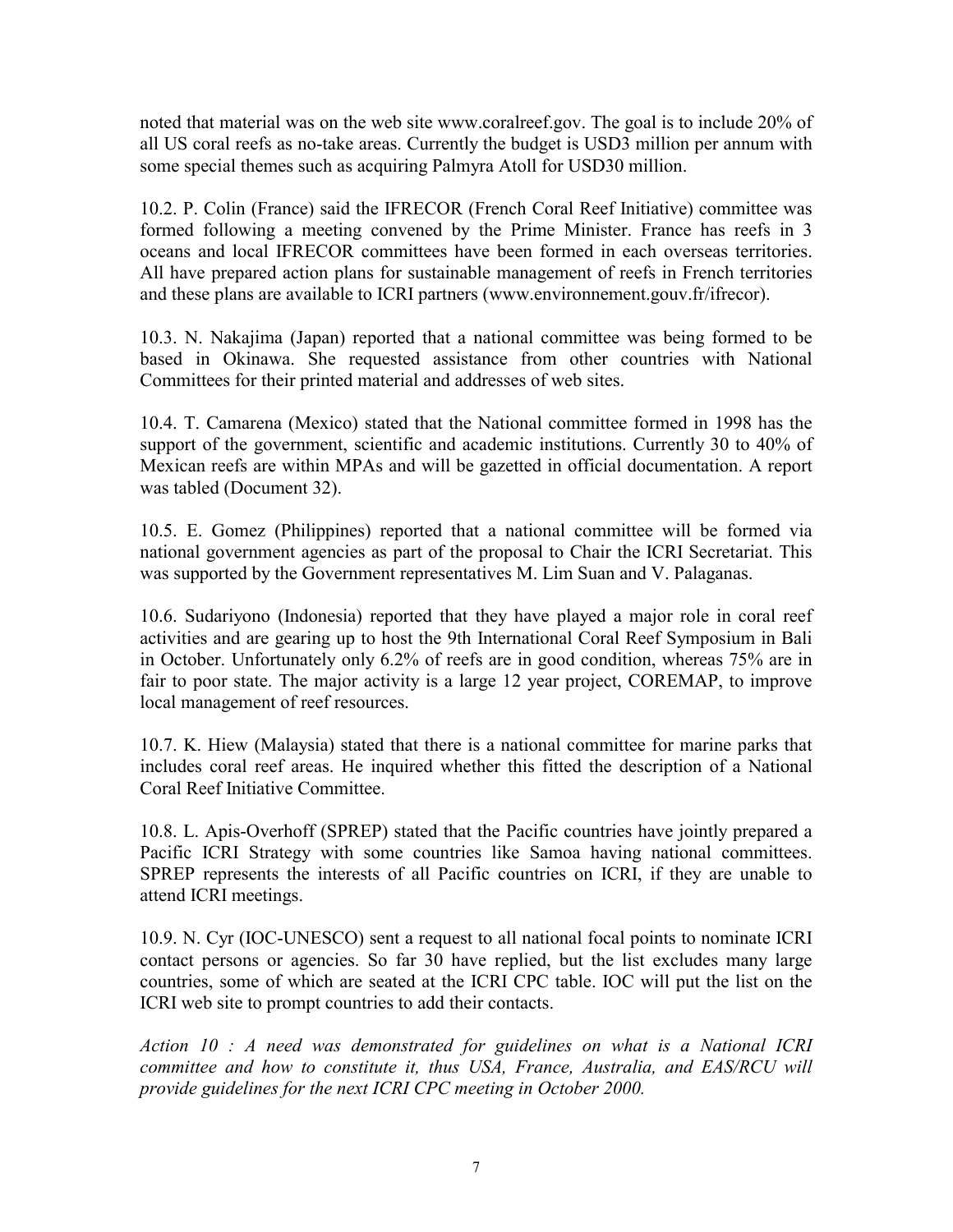#### **11. Sustainable fisheries on coral reefs :**

C. Wilkinson (GCRMN) reported that ICRI partners expressed concern at the increasing pressures on the livelihoods of coastal communities dependent on coral reef fisheries, especially in Small Island Developing States. E. Whittingham (UK) suggested the need for an ICRI resolution which would highlight the important role of UN agencies in achieving sustainable fisheries on coral reefs. She also noted the valuable coordinating role which could be played by the ACC Sub-Committee on Oceans and Coastal Areas.

J. West (IUCN) stated that IUCN was implementing a program on sustainable fisheries and agreed that increased emphasis was necessary. The resolution was supported by B. Yeager (USA) with suggested amendments; H. Kirkman (UNEP RCU Bangkok) urged that seagrass ecosystems also be included; J. Bell (ICLARM) also supported, noting that this was on the ICLARM Strategic Plan. P. Reynolds (UNDP) reported they were members of ACC Sub-Committee on Oceans and urged ICRI national partners to bring this up through the Sub-Committee and other forums. D. Hiew noted that FAO has coral reef sustainable fisheries with the FAO Committee on Fisheries guidelines. Similar concerns were raised at the Paris CPC meeting (MAR-99).

A resolution (Document 26-3) was approved unanimously.

*Action 11 : ICRI partners are requested to inform their governments and administrations of the Resolution and address the recommendations therein.* 

#### **12. Rehabilitation of Coral Reefs**

O. Linden (Sweden and CORDIO) tabled a proposed recommendation on assessing methods of rehabilitating coral reefs. He stressed the need for ICRI to provide advice on the applicability of the many methods proposed to rehabilitate reefs damaged during the 1997-98 worldwide coral bleaching and mortality event. Recently schemes have been proposed to restore reefs using technological fixes that were inappropriate for the space and time scales of the bleaching related problem and were inordinately expensive. He indicated that a paper was being prepared by partners in ICRI to develop guideline for management activities on how to react to bleaching mortality. M. Spalding (WCMC) reported on a scheme proposed to investors for reef rehabilitation in Madagascar that appeared unreasonable. The recommendation (Document 19) was approved unanimously.

*Action 12 : ICRI partners to cooperate with CORDIO to prepare a discussion paper on rehabilitation methods as out lined in the adopted recommendation for presentation at the next ICRI CPC meeting in Bali, October 2000.*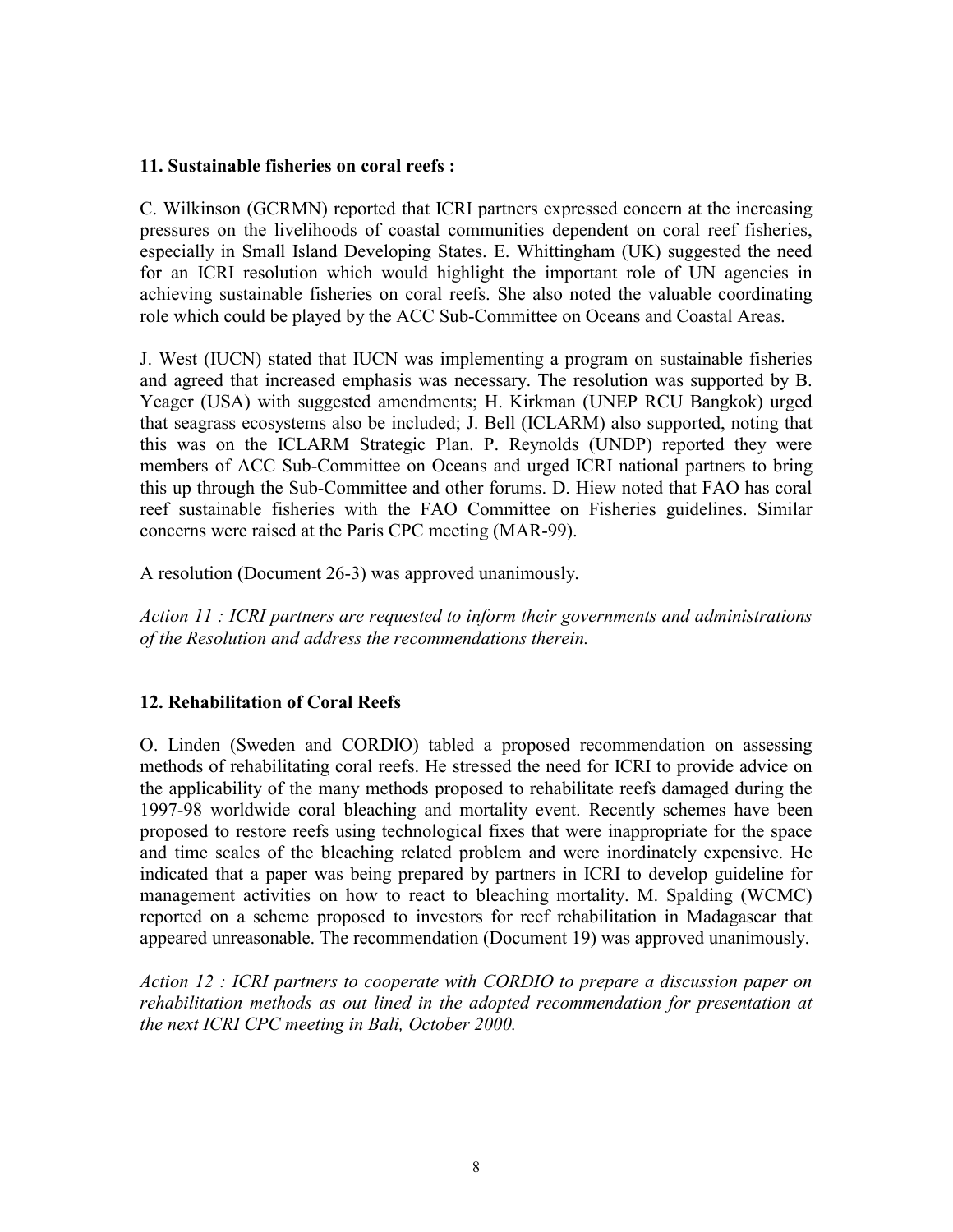#### **13. Secretariat after France**

G. Verbrugge (ICRI) reported that 2 proposals were sent to the Secretariat for Chairing ICRI from 2001-2002: from Jamaica; and a joint proposal from Philippines and Sweden (Document 27). Jamaica was not represented at the meeting. She supported the idea of a shared arrangement between a developing and developed country

M. Lim Suan (Philippines) reported that high level discussions had been held between the two governments, particularly through the Department of Environment and Natural Resources, Department of Agriculture and the Marine Science Institute, University of the Philippines in Manila and the Swedish Embassy. Philippines could provide technical staff, office accommodation and logistic support for the Secretariat. E. Gomez (GCRMN STAC) confirmed that discussions on a joint chairing arrangement were well advanced. O. Linden reported that Foreign Affairs and Sarec/Sida of the Government of Sweden had given tentative approval, subject to formal approaches from the Philippines and Sweden could provide both financial and technical support.

G. Verbrugge will contact the UK to explore if a partnership with Jamaica is feasible for the Secretariat in 2003/2004, noting it would be a favorable shift in geographic focus. Sudaryono (Indonesia) suggested that as ICRI is becoming larger, a mechanism for determining the Chair of the Secretariat should be developed. B. Salvat suggested that the new Secretariat should consider this.

The meeting accepted the provisional offers from Philippines and Sweden by acclamation and invited the partners to present a plan for the next Secretariat for the next CPC meeting in Bali, October 2000.

*Action 13 : The governments of the Philippines and Sweden will prepare a proposal on hosting the next Secretariat of ICRI for the next CPC meeting in Bali, October 2000.* 

### **14. ICRIN Information/Awareness Network**

S. Colwell (CORAL) thanked ICRI Secretariat for assistance with development of ICRIN (Document 12). One theme of Earth Day was to seek the involvement of 'stars' to promote coral reefs or to select a few media-friendly events such as the purchase of the Palmyra Atoll. The critical point will be ongoing funding and this is where the results of the ICRAN proposal are critical to the development of ICRIN.

ICRI Members discussed the themes of ICRIN and provided advice and suggestions on future additions, including the need to focus on good news stories as the public will be turned off by continued stories of degradation and may see the case for reefs as beyond recovery.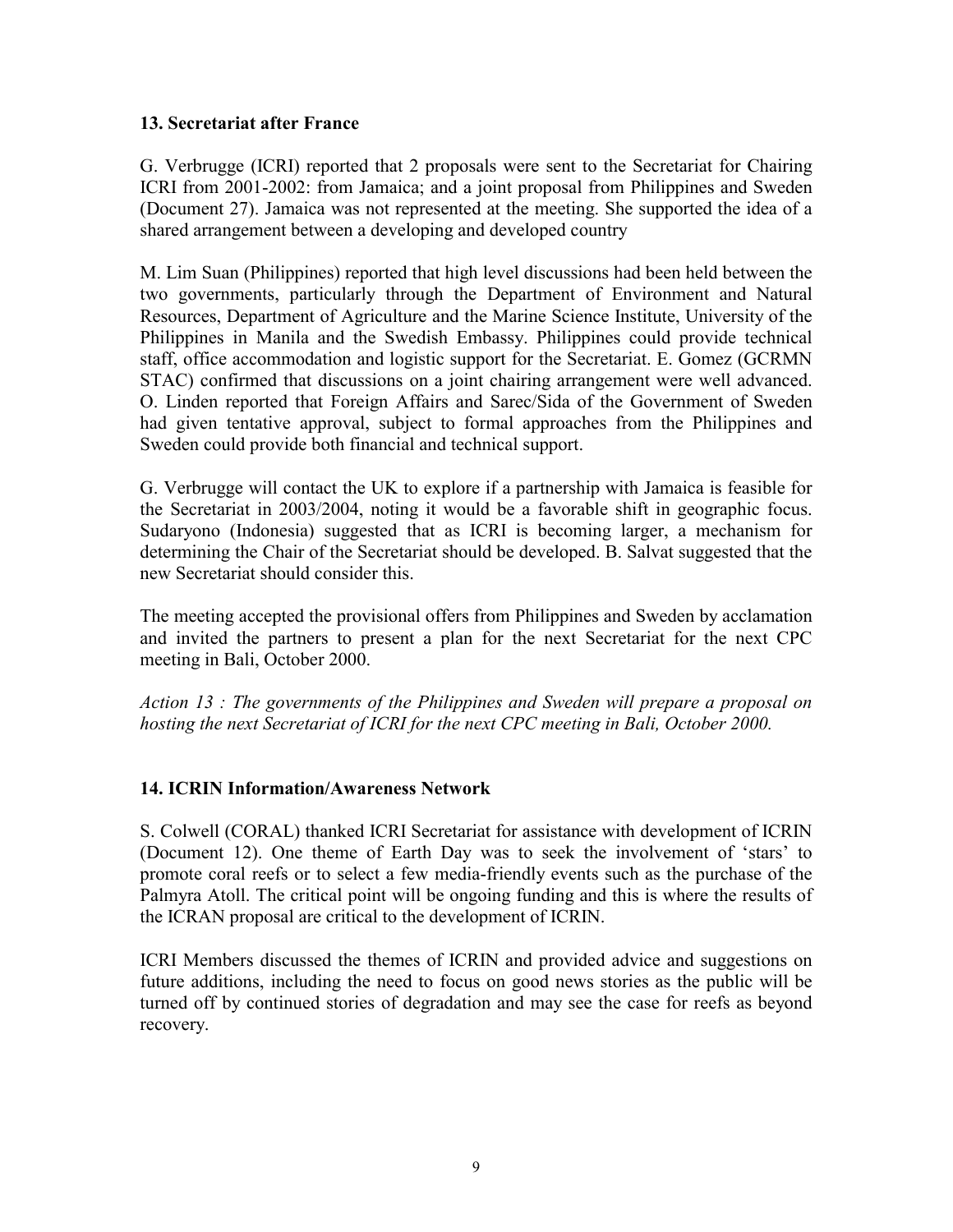G. Verbrugge requested that ICRI CPC Members consider ways of assisting the ICRIN process by putting in seed money to get it started and provide materials and stories for dissemination.

*Action 14 : ICRI CPC Members are requested to consider providing financial and logistic support to catalyse the early formation of ICRIN as a means of carrying the ICRI message to global audiences.* 

# **15. Tourism and Coral Reefs**

G. Carbone (UNEP, Division of Technology, Industry and Economics, Paris) gave a progress report (Document 31) emphasising that the UNEP unit in Paris does not carry out field work, but functions through - for example - the UNEP Regional Seas Units. UNEP DTIE mission is to encourage all parties to introduce environmental considerations into their decision making. A number of activities are then undertaken, among which the Tour Operators Initiative for Sustainable Tourism Development, launched in Berlin (12 March 2000) with the WTO and the transfer of the Blue Flag system to Asia, Caribbean etc. Their major role in ICRI will be in working through partnerships with ICRIN. ICRI members supported progress and offered some suggestions for actions. Planning is underway for a listing of indicators of best practice to achieve sustainable tourism.

*Action 15 : ICRI CPC Members are requested to provide support for the implementation of sustainable tourism on coral reefs and cooperate with the UNEP office and report to next ICRI CPC Meeting in Bali.* 

### **16. ICRI Partnership Forum**

A. Hooten presented a report on the ICRI Partnership Forum which aims to strengthen the private and public partnership forum concept originated by former vice president I. Serageldin. The ICRI Secretariat has formed an alliance with SeaWeb to assist the World Bank with stewardship of the Forum.

G. Verbrugge noted the problem of transferring the ICRI web site to a new server each time there is a change in the ICRI Secretariat. She thanked the World Bank for the offer to host the ICRI web site for the future.

*Action 16-1 : ICRI CPC Members are requested to assist in providing material for the Partnership Forum (contact : Ahooten@worldbank.org)* 

*Action 16-2 : ICRI CPC Members are requested to register with the Partnership Forum : http://www.icriforum.org*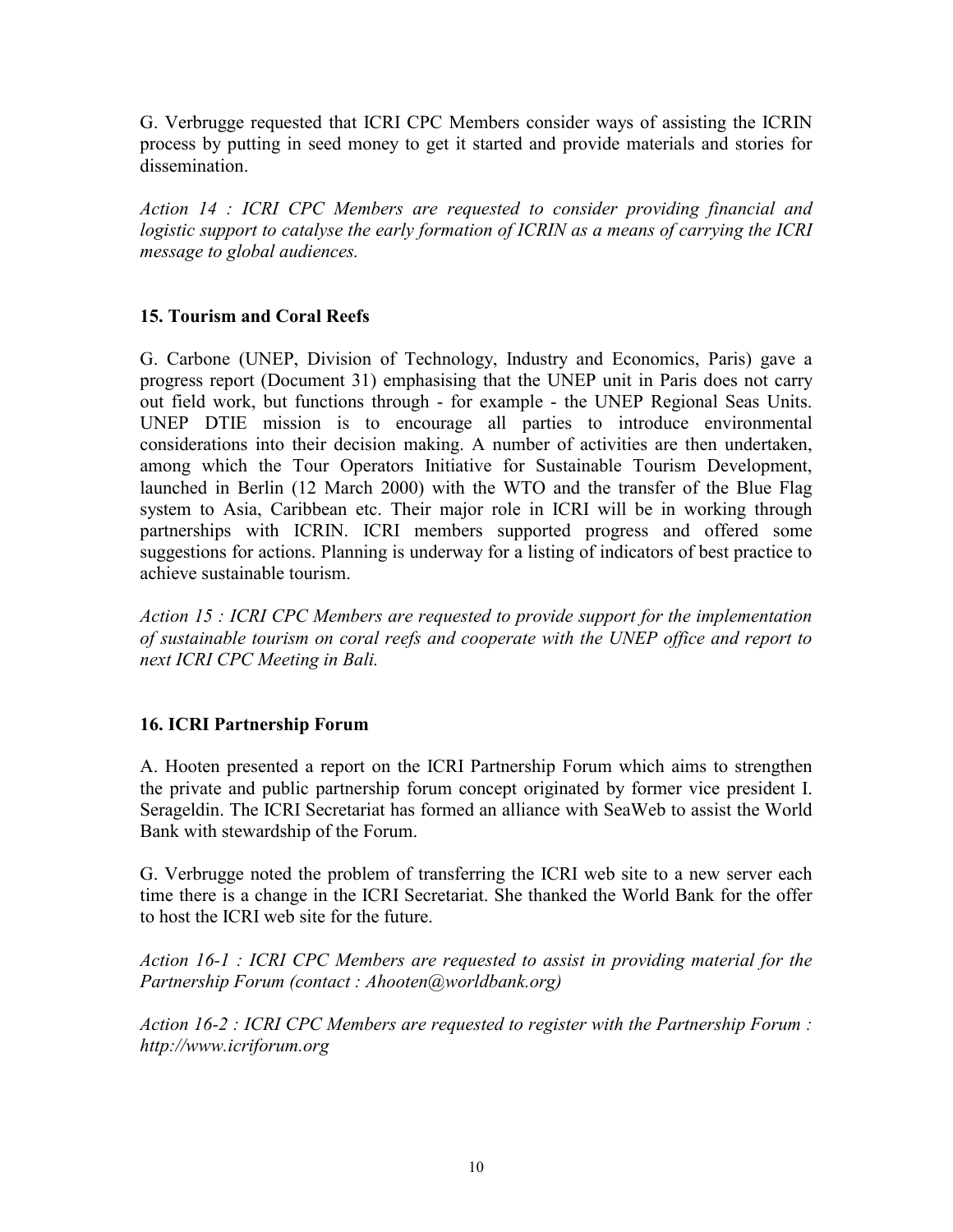#### **17. WWF Coral Web Program**

M. Jorge (WWF) introduced their new program concept for coral reef conservation. This effort is based on their Joint Marine Policy with IUCN. He provided an overview of WWF's coral reef conservation work, which currently spans 29 countries and has been going on for over 30 years with tens of millions of dollars invested. He reported that in spite their many successes, the scale of the problems in marine conservation overwhelms the capacity of WWF, therefore they have developed new ways to magnify their impact; namely their global campaigns on over-fishing and climate-change, their new project networking effort and ecoregion conservation. Their ecoregion conservation effort, for example, establishes 50 year biodiversity visions for large marine ecosystems. WWF's new CoralWeb initiative will combine these three efforts to conserve coral reefs. CoralWeb will focusing on three major threats: extractive and destructive use; pollution; and climate-change. This combination will generate greater coordination within WWF, combining policy reform efforts with improved conservation in the ocean. CoralWeb will be a network of 11 coral reef ecoregions of which Mesoamerican Reef, Sulu-Sulawesi Seas and East Africa Marine currently represent the most advanced large-scale efforts.

*Action 17 : WWF have requested ICRI CPC Members to form partnerships within the Coral Web Program and provide feedback and suggestions for future collaboration.* 

### **18. ICRAN Progress Report**

A. Hooten (ICRAN consultant) presented a short summary of ICRAN and a diagram clarifying the relationships between the GCRMN (monitoring), ICRIN (information) and ICRAN (action) with the ICRI frameworks (Document 34).

A. Dahl (UNEP) summarised UNEPís involvement and commitment to the ICRAN project, and discussed the comparative advantage for UNEP regional seas units. A. Hooten briefly summarised the organisation of the Draft Strategic Plan and emphasized that a major goal of ICRAN is to broaden the potential support beyond the UNF to involve other co-financiers.

A. Nilsson (UNEP) reinforced the theme of developing demonstration sites and many of the proposed sites have been selected. They will be developed in the following priority order: Caribbean - sites selected: Eastern Africa - more time is required to select the demonstration sites; East Asian Seas sites are being selected, and the South Pacific. Current activities are to develop a clear management structure with a management board, an operational steering committee and an expert technical advisory group. ICRAN was adopted by the ICRI-CPC as an operational unit, similar to the Global Coral Reef Monitoring Network (GCRMN), and the Information Network (ICRIN). ICRI CPC and the Secretariat are being requested to assist in the establishment of a management process to assist in all stages of ICRAN. Many of the ICRI partners are also partners in developing the ICRAN Strategic Plan.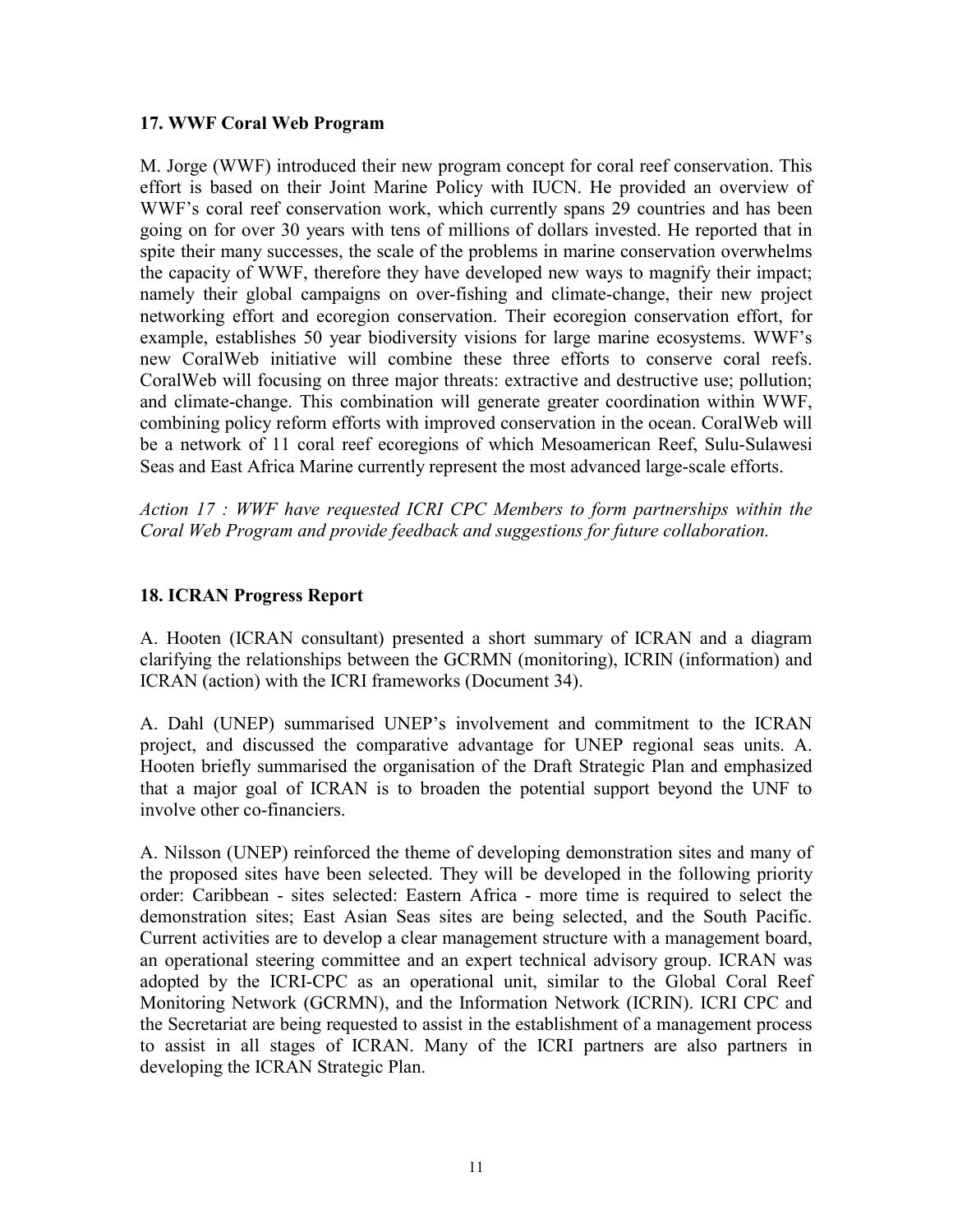M. Spalding (WCMC) presented a model in which ICRAN will seek to produce products throughout each year of the Action Phase, rather than appearing to finalise activities after 4 years. An example is the current Reefs at Risk for Southeast Asia, combined with coral reef mapping and other assessment activities. He also reported on progress of the Regional Reefs at Risk effort.

Other members asked questions and offered suggestions for improving or broadening the goals of the ICRAN project, and especially to ensure that there is sustainability of project activities and funding after the next 4 year period. This will under consideration by the ICRAN steering committee when it convenes.

P. Lundgren (Sweden) suggested that ICRAN could benefit from increased co-operation with CORDIO and other ongoing projects in the region, and should make better use of already established networks and results from such projects. C. Wilkinson supported this suggestion noting that CORDIO : had been formed in response to a crisis with the reefs in the whole Indian Ocean; had a very effective network of the key people and organisations in the regions; and had demonstrated the ability to gather money and make to available rapidly for field activities. H. Kirkman (UNEP EAS) noted that UNEP was essentially a linking agency in projects and not necessarily the operational body, therefore field activities could be effectively performed by CORDIO or any other regional network. A. Dahl noted that as CORDIO is part of ICRI, then this is a suggestion that should be advanced by the Secretariat and CPC Members.

N. Lapham (UN Foundation) has observed the ICRAN project since inception and noted that a strategic plan had been prepared and a management plan was in progress. The Reefs at Risk project was now progressing well and there was progress in other areas. He requested close collaboration with the ICRI CPC partners and the Secretariat.

A resolution (Document 33-2) was approved unanimously.

# **19. WCMC Report – Atlases of Coral Reefs**

M. Spalding (WCMC) presented a progress report on the World Atlas of Coral Reefs (Document 13) which was illustrated with attractive examples of pages from the atlas. The final product will include maps with locations of MPAs, threatened areas, coral disease and other damaging activities, sites for coral trade etc. The atlas is drawing on material from ReefBase at ICLARM, the GCRMN Status of Coral Reefs of the World : 1998 report ; the Reefs at Risk report from WRI. The WCMC web-site ( www.wcmc.org.uk ) will also contain much of the materialcontained in the Atlas, which is aimed at scientists, managers and decision makers. It will contain 280 maps in about 320 pages along with NASA photographs taken by astronauts. Funding so far has come from UNEP, the Dulverton Trust. NASA may also become involved, but more is needed to compete the project.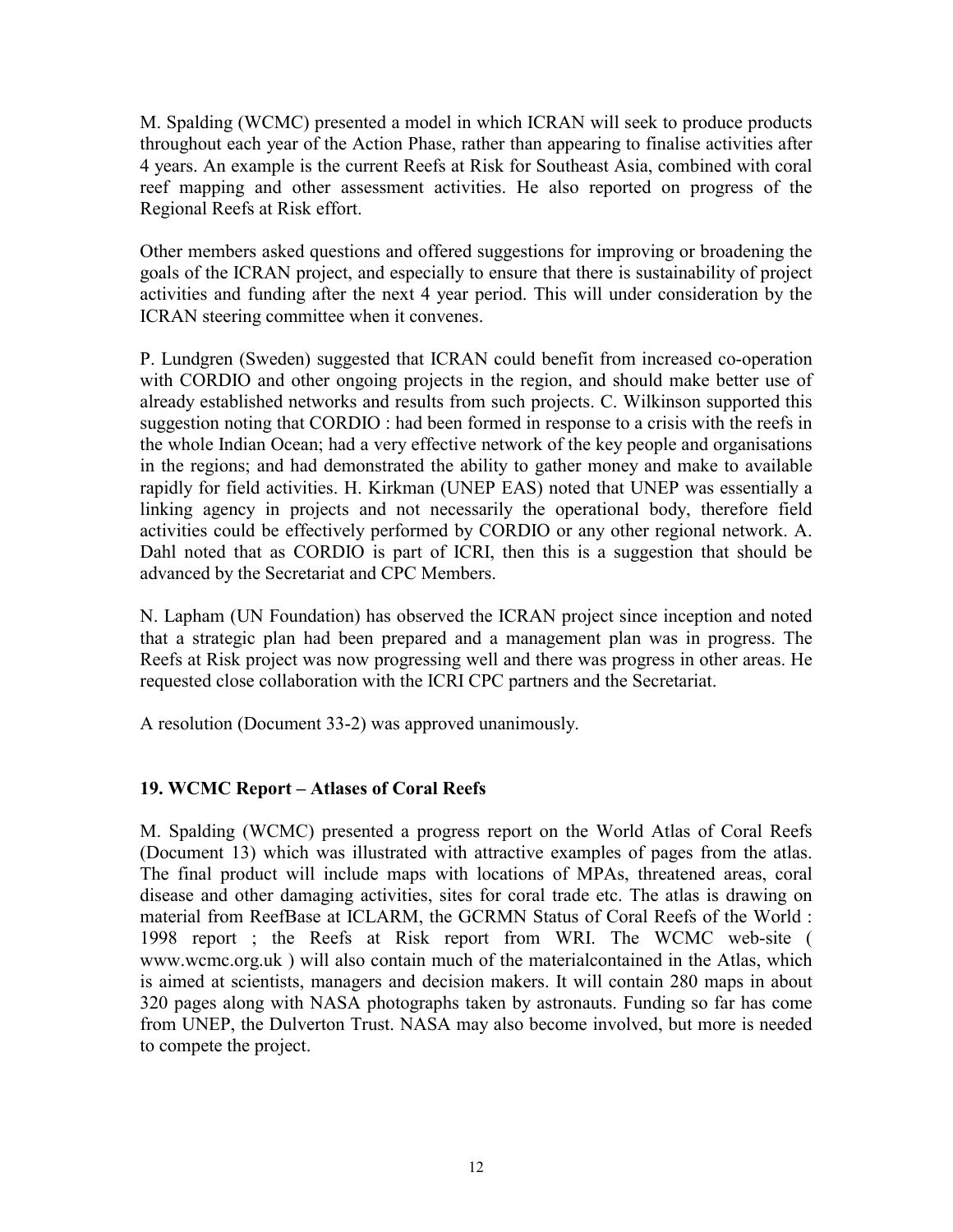P. Holthus (MAC) indicated that MAC may be able to add support; M. Jorge (WWF) offered assistance with information and images.

ICRI CPC Members congratulated the WCMC on their progress towards production of the global Atlas of Coral Reefs and encouraged them to complete this project. ICRI CPC Members would welcome the opportunity of being involved in promoting and distributing the atlas and propose that it carry the ICRI logo.

*Action 19 : ICRI CPC Members are requested to assist the WCMC complete the global Atlas of Coral Reefs through the provision of data, information, maps, images and also with financial support.* 

## **20. National Reports from Asia-Pacific Region**

Salvat requested that ICRI CPC Members from the Asia- Pacific region table their reports to be appended as attachments for the Minutes, as there was insufficient time to go through these reports because the meeting was behind schedule. Reports submitted so far are: K. Hiew (Malaysia)  $-$  Document 15 on Marine Parks of Malaysia as tools for fisheries management; T. Camarena (Mexico) on Mexican coral reefs (Document 32).

# **21. Upcoming ICRI and associated meetings on Coral Reefs**

21.1. T. Done (ISRS) reported that the 9th International Coral Reef Symposium, Bali 23, 27 October 2000 was being managed by a partnership between Indonesia and the International Society for Reef Studies (Document 14). The Indonesian Government has indicated that a senior member of government will open the meeting. Currently there are over 1400 intended participants with more than 1400 abstracts submitted by 25-MAY. Over 300 people have requested financial support, whereas grants to ISRS from the Packard and Summit foundation will only support half of these. He acknowledged support already provided directly to individuals to attend, and requested ICRI CPC Members consider assisting young scientists and managers from developing countries attend the meeting. Also assistance will be required to publish the proceedings. As has been the case for previous Symposia, the registration fee does not cover the cost of proceedings and the Symposium organizers need to raise additional funds for this purpose (approx. \$100-150,000).

21.2. G. Verbrugge announced that the next CPC meeting will be held in Bali on 28 and 29 October 2000 at the Sheraton Hotel in Bali, following the 9 Symposium.

21.3. J. West (IUCN) reported that the IUCN World Conservation Congress will be held in Amman, Jordan 4 to 11 November 2000. There are 4 relevant sessions for ICRI : Health of Island and Coastal Ecosystems; Climate Change; Biodiversity Business; and Sustainable Trade. ICRI should consider using these as forums to promote the ICRI coral reef conservation agenda ( http://www.iucn.org/amman/index.html ).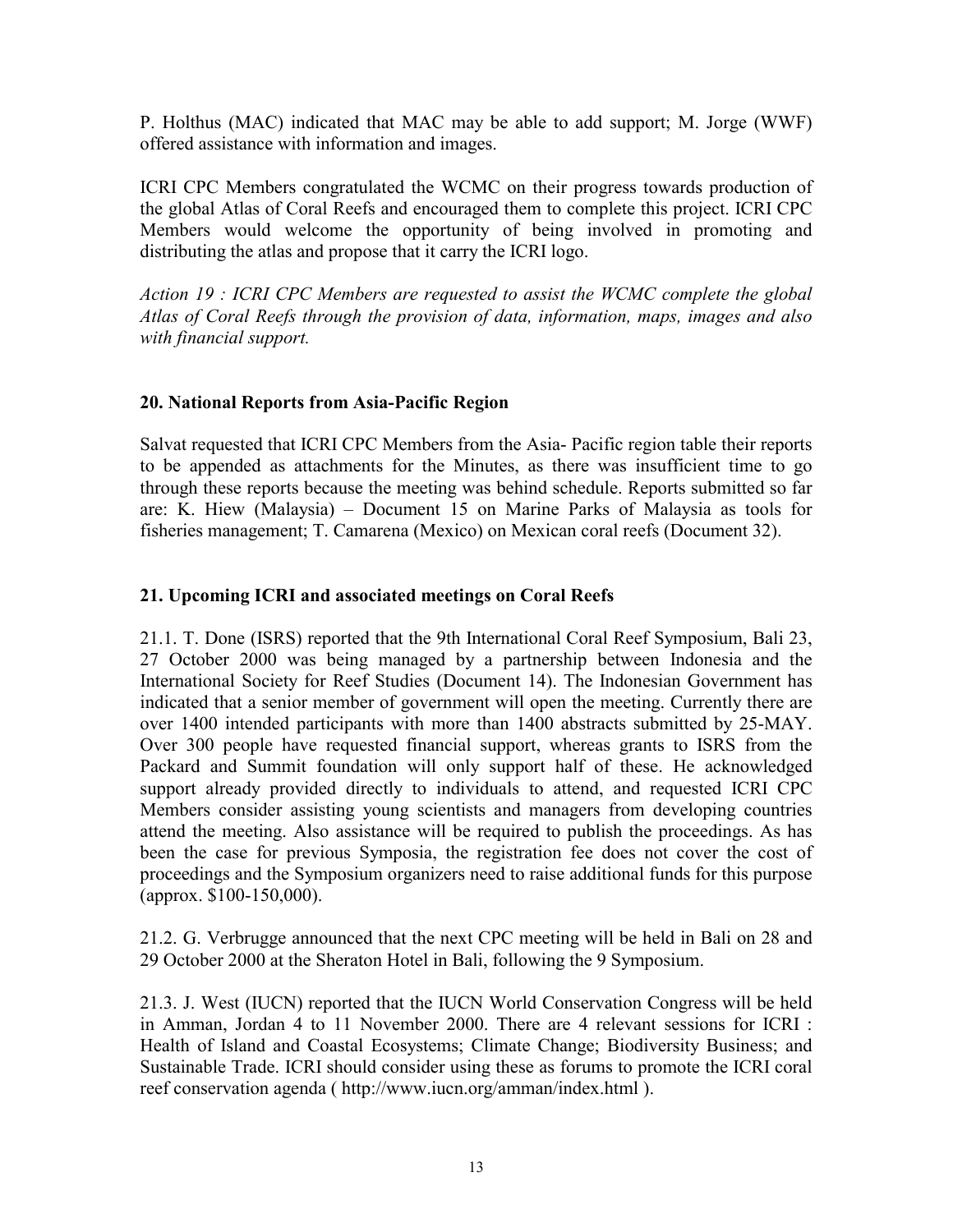21.4. W. Brown (USA) informed that the US Coral Reef Task Force will meet in American Samoa 5, 7 August; all ICRI Members are invited to attend.

21.5. P. Reynolds (UNDP) reported that the Conference on all UNDP, UNEP and World Bank International Waters GEF projects will be held from 14-18 October in Budapest. He offered to carry ICRI Member messages to meeting.

21.6. P. Colin (France) noted that the next French Coral Reef Initiative (IFRECOR) meeting will be in Bora Bora in September ( http://www.environnement.gouv.fr/ifrecor ).

21.7. T. Camarena (Mexico) stated that the 1st National Coral Reef Congress will be held in Vera Cruz in September : http://veracruz.infosel.com.mx/acuario

21.8. C. Wilkinson (GCRMN) informed that the MARCUBA meeting will be held in Havana Cuba 4, 8 December with a large list of invitees, including the Secretary of IOC-UNESCO Patricio Bernal.

## **22. Study on Good Practices for Coral Reef Management**

F. Staub (ICRI Secretariat) presented a report on good practices in reef management (Document 5) which will be lodged on the ICRI web page. This study is based on a series of case studies.

G. Verbrugge asked all ICRI partners to send comments to validate the selection criteria of good practices.

*Action 22 : ICRI Partners are requested to examine the draft report and send comments.* 

# **23. GCRMN and Reef Check**

C. Wilkinson (GCRMN) reported encouraging progress for the GCRMN and Reef Check with most nodes funded and functioning (Document 10). Currently the global program is running in excess of USD1.5 million with support from the GEF (a grant just announced for Southern Indian Ocean Node of \$737K), France, Sweden, UK, USA and World Bank. The GCRMN has been endorsed by many international agencies and programs, with many calling for further support and monitoring. The major activity is preparation of the Status of Coral Reefs of the World: 2000 report with approximately 50 national reports in final draft form and others anticipated. The report will be released in Bali and the GCRMN will seek assistance of ICRI partners to increase exposure of the report and findings.

C. Wilkinson specifically thanked the USA, via the Department of State and NOAA for strong financial support for global coordination. This stability in coordination funding is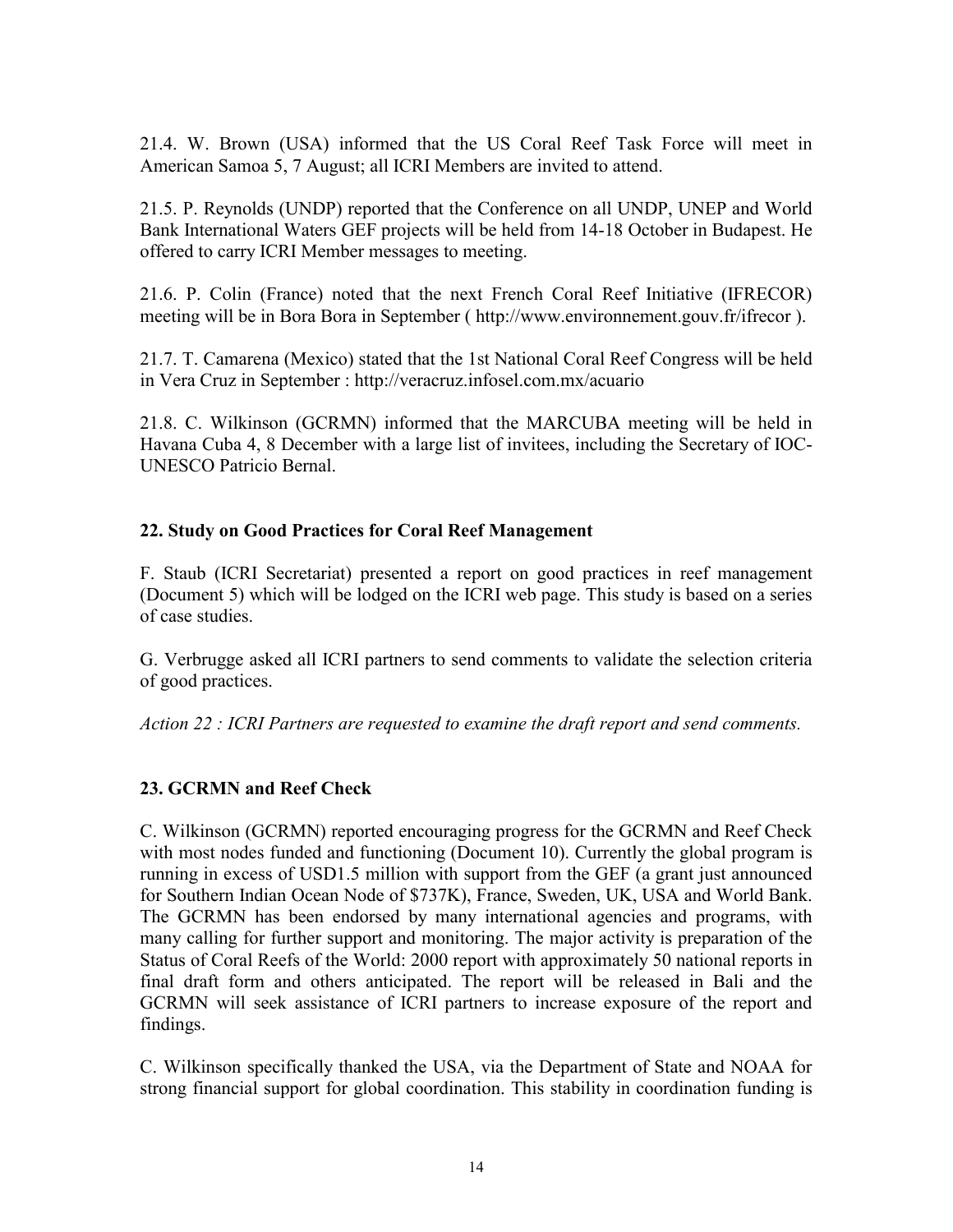now reflected in the significant progress in all regions. AIMS, the host institution was also thanked for providing strong financial and logistic support. The thanks to USA were also supported by N. Cyr (IOC/UNESCO), A. Nilsson (UNEP) and G. Verbrugge for the ICRI Secretariat. B. Yeager (USA) congratulated the GCRMN on progress and requested that the support for GCRMN be broadened to include other ICRI partners.

P. Reynolds reported on a successful visit in February to UNDP by C. Wilkinson and R. Kenchington with considerable enthusiasm by GEF project officers for GCRMN monitoring in tropical coastal projects. G. Verbrugge requested a listing on the financial support (direct and in-kind) for GCRMN activities to be presented to the next CPC meeting in October 2000. R. Kenchington reported on excellent national status reports presented in the Pacific Symposium 3 days earlier and recommended a workshop on monitoring methods for the Bali Symposium. P. Holthus (MAC) is working with GCRMN and Reef Check to develop monitoring of reef sites used for aquarium specimen collection and anticipates that this will provide sustainable funding for future monitoring of reefs. E. Gomez (GCRMN STAC) reported that the GCRMN is considered as a valuable component of Coastal GOOS and is further advanced than another ecosystem observing system.

C. Wilkinson proposed a motion that the GCRMN Management Group and the Scientific and Technical Advisory Committees be formally recognised as sub-committees of ICRI and responsible to report to ICRI CPC meetings; seconded by N. Cyr (IOC/UNESCO); passed unanimously.

*Action 23 : The GCRMN Coordinator is to prepare a listing of financial contributions for the GCRMN and present to the next CPC meeting in Bali, October 2000.* 

### **24. Seagrass Project and Mangroves**

M. Spalding (WCMC) introduced a report on a Global Seagrass Initiative (Document 18) to produce maps and status reports on seagrass ecosystems as well as establishing a monitoring network with funding from the UK and UNEP with approaches being made to the Netherlands.

E. Gomez indicated that an existing seagrass network already exists and is publishing a manual of methods, edited by Fred Short of University of New Hampshire and Rob Coles, Primary Industry Department, Queensland. H. Kirkman notified that the International Seagrass Biology workshop will be held in Corsica in September 2000. C. Wilkinson reported that during recent meetings in UNDP and GEF, strong interest was expressed in having independent monitoring networks for seagrasses and mangroves, in parallel with the GCRMN.